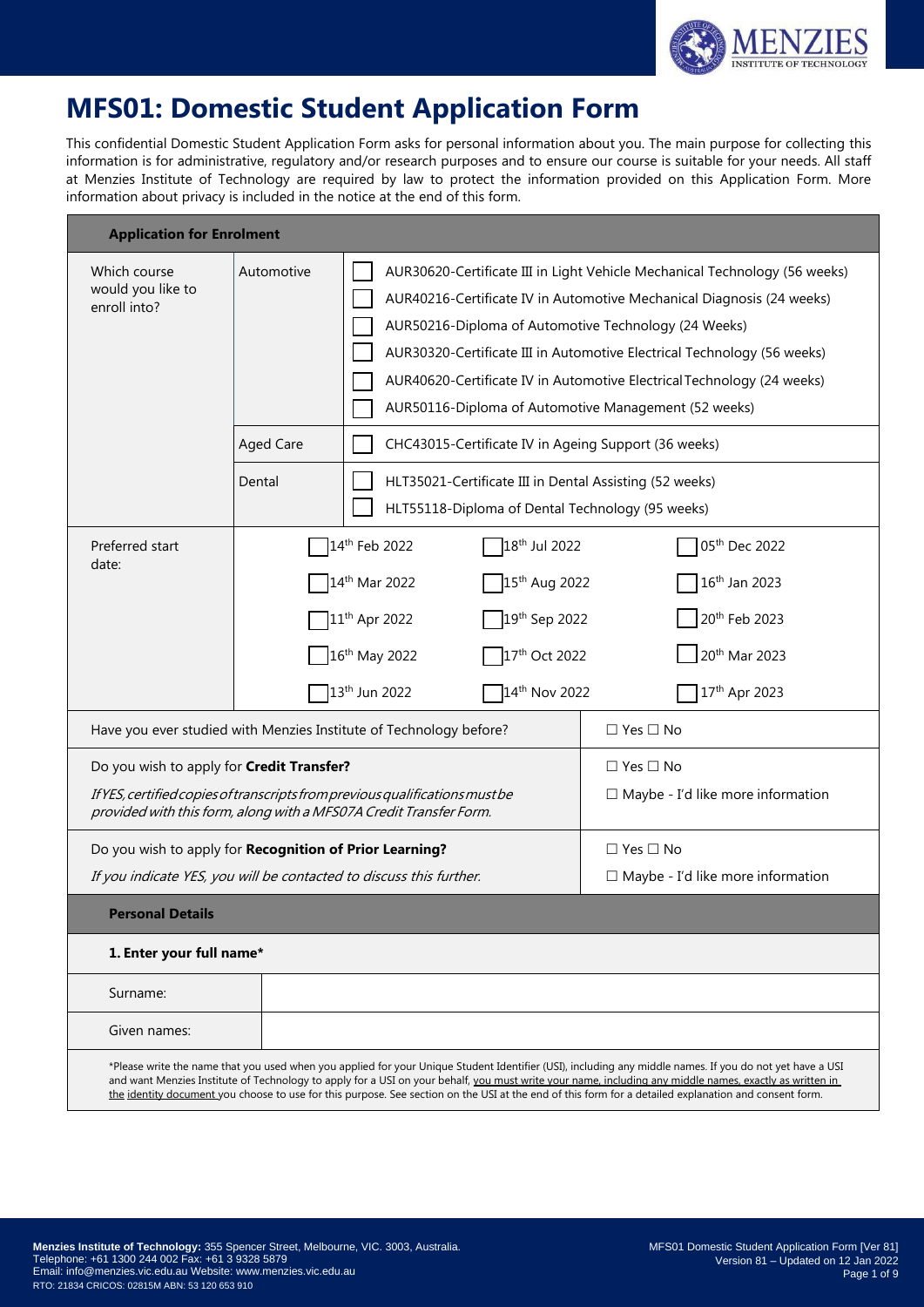

| 3. Gender (Tick ONE box only)                                    | $\Box$ Male $\Box$ Female $\Box$ Other                                                                                                                                                                                                                                                                                                                                                                                                                                                                                                                                                                                                         |  |  |  |  |
|------------------------------------------------------------------|------------------------------------------------------------------------------------------------------------------------------------------------------------------------------------------------------------------------------------------------------------------------------------------------------------------------------------------------------------------------------------------------------------------------------------------------------------------------------------------------------------------------------------------------------------------------------------------------------------------------------------------------|--|--|--|--|
| <b>Personal Details</b>                                          |                                                                                                                                                                                                                                                                                                                                                                                                                                                                                                                                                                                                                                                |  |  |  |  |
| 4. Enter your contact details                                    |                                                                                                                                                                                                                                                                                                                                                                                                                                                                                                                                                                                                                                                |  |  |  |  |
| Home phone:                                                      | Work phone:                                                                                                                                                                                                                                                                                                                                                                                                                                                                                                                                                                                                                                    |  |  |  |  |
| Mobile:                                                          |                                                                                                                                                                                                                                                                                                                                                                                                                                                                                                                                                                                                                                                |  |  |  |  |
| Email address:                                                   |                                                                                                                                                                                                                                                                                                                                                                                                                                                                                                                                                                                                                                                |  |  |  |  |
| Alternative email address (optional)                             |                                                                                                                                                                                                                                                                                                                                                                                                                                                                                                                                                                                                                                                |  |  |  |  |
| 5. What is the address of your usual residence?<br>address site. | *Please provide the physical address (street number and name, not post-office box) where you usually reside rather than any temporary address at which<br>you reside for training, work, or other purposes before returning to your home. If you are from a rural area, use the address from your states or territory's<br>'rural property addressing' or 'numbering' system as your residential street address. Building/property name is the official place name or common usage<br>name for an address site, including the name of a building, Aboriginal community, homestead, building complex, agricultural property, park, or unbounded |  |  |  |  |
| Building/ property name                                          |                                                                                                                                                                                                                                                                                                                                                                                                                                                                                                                                                                                                                                                |  |  |  |  |
| Flat/unit details:                                               | Street or Lot Number<br>(e.g. 205 or Lot 118):                                                                                                                                                                                                                                                                                                                                                                                                                                                                                                                                                                                                 |  |  |  |  |
| Street name:                                                     |                                                                                                                                                                                                                                                                                                                                                                                                                                                                                                                                                                                                                                                |  |  |  |  |
| Suburb, locality, or town:                                       | Postcode:                                                                                                                                                                                                                                                                                                                                                                                                                                                                                                                                                                                                                                      |  |  |  |  |
| State/territory:                                                 |                                                                                                                                                                                                                                                                                                                                                                                                                                                                                                                                                                                                                                                |  |  |  |  |
| 6. What is your postal address (if different from above)?        |                                                                                                                                                                                                                                                                                                                                                                                                                                                                                                                                                                                                                                                |  |  |  |  |
| Building/ property name:                                         |                                                                                                                                                                                                                                                                                                                                                                                                                                                                                                                                                                                                                                                |  |  |  |  |
| Flat/unit details:                                               | Street or Lot Number<br>(e.g. 205 or Lot 118):                                                                                                                                                                                                                                                                                                                                                                                                                                                                                                                                                                                                 |  |  |  |  |
| Street name:                                                     |                                                                                                                                                                                                                                                                                                                                                                                                                                                                                                                                                                                                                                                |  |  |  |  |
| Suburb, locality or town:                                        | Postcode:                                                                                                                                                                                                                                                                                                                                                                                                                                                                                                                                                                                                                                      |  |  |  |  |
| State/Territory:                                                 |                                                                                                                                                                                                                                                                                                                                                                                                                                                                                                                                                                                                                                                |  |  |  |  |
| <b>Language and cultural diversity</b>                           |                                                                                                                                                                                                                                                                                                                                                                                                                                                                                                                                                                                                                                                |  |  |  |  |
| 7. In which country were you born?                               | $\Box$ Australia<br>Other, please specify: 1999                                                                                                                                                                                                                                                                                                                                                                                                                                                                                                                                                                                                |  |  |  |  |
| 8. Do you speak a language other than English at home?           | $\Box$ No, English only                                                                                                                                                                                                                                                                                                                                                                                                                                                                                                                                                                                                                        |  |  |  |  |
|                                                                  |                                                                                                                                                                                                                                                                                                                                                                                                                                                                                                                                                                                                                                                |  |  |  |  |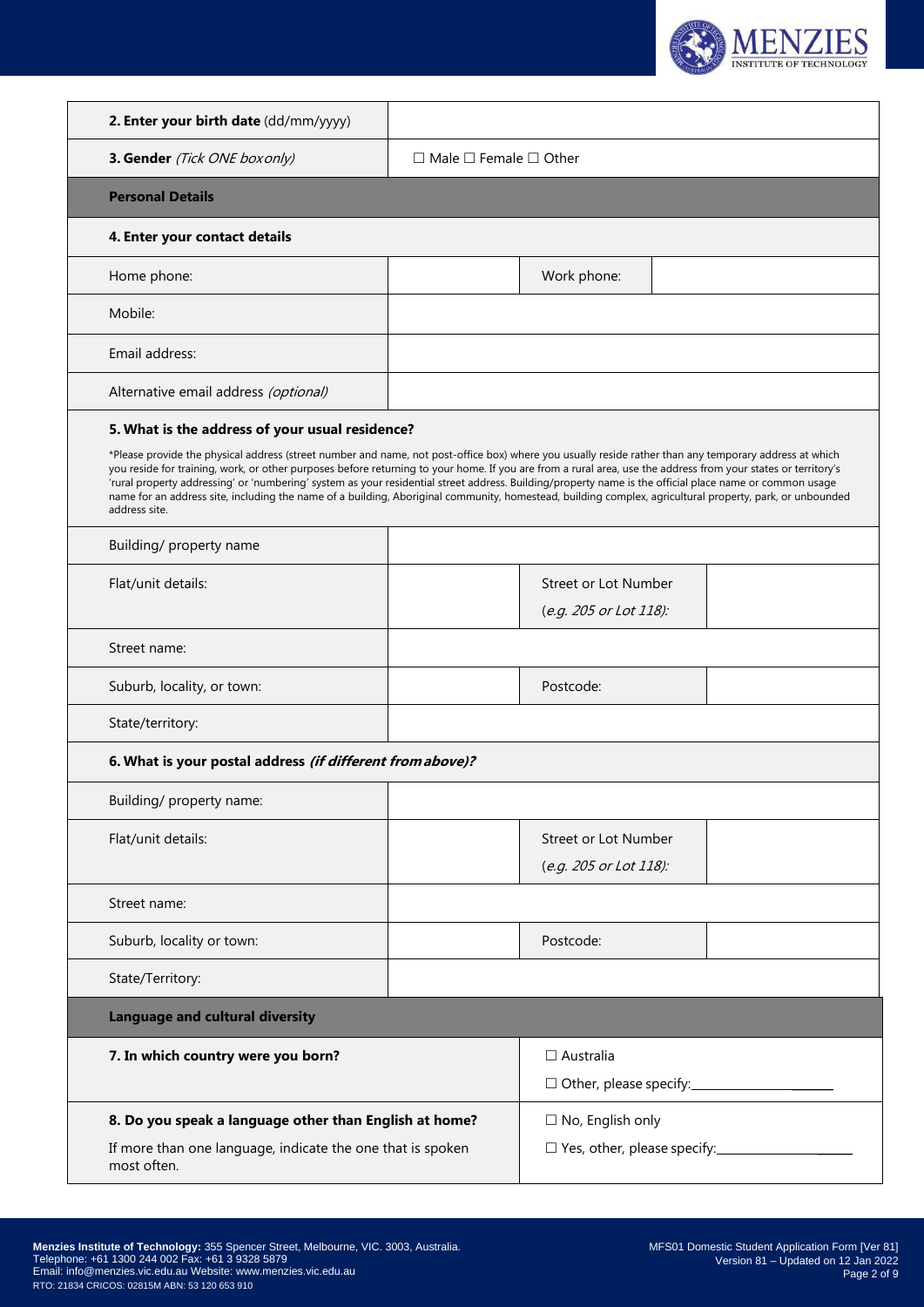

| 9. Rate your proficiency in spoken English                       |                                                                                                                                                                                                                                                                                                                        | $\Box$ Very well |                        | $\square$ Well                           |
|------------------------------------------------------------------|------------------------------------------------------------------------------------------------------------------------------------------------------------------------------------------------------------------------------------------------------------------------------------------------------------------------|------------------|------------------------|------------------------------------------|
|                                                                  |                                                                                                                                                                                                                                                                                                                        | $\Box$ Not well  |                        | $\Box$ Not at all                        |
| 10. Are you of Aboriginal or Torres Strait Islander origin?      |                                                                                                                                                                                                                                                                                                                        | $\Box$ No        |                        |                                          |
| For persons of both Aboriginal and Torres Strait Islander        |                                                                                                                                                                                                                                                                                                                        |                  | $\Box$ Yes, Aboriginal |                                          |
| origin, mark both 'Yes' boxes.                                   |                                                                                                                                                                                                                                                                                                                        |                  |                        | $\Box$ Yes, Torres Strait Islander       |
| <b>Disability</b>                                                |                                                                                                                                                                                                                                                                                                                        |                  |                        |                                          |
| long-term condition?                                             | 11. Do you consider yourself to have a disability, impairment, or                                                                                                                                                                                                                                                      |                  |                        | $\Box$ Yes $\Box$ No - go to question 13 |
| the following list:                                              | 12. If you indicated the presence of a disability, impairment, or long-term condition, please select the area(s) in                                                                                                                                                                                                    |                  |                        |                                          |
| explanation of the following disabilities.                       | You may indicate more than one area) Please refer to the Disability supplement at the back of this form for an                                                                                                                                                                                                         |                  |                        |                                          |
| Hearing/deaf                                                     | Physical                                                                                                                                                                                                                                                                                                               |                  |                        | Intellectual                             |
| Learning                                                         | Mental Illness                                                                                                                                                                                                                                                                                                         |                  |                        | Acquired brain impairment                |
| Vision                                                           | <b>Medical Condition</b>                                                                                                                                                                                                                                                                                               |                  |                        | Other                                    |
| <b>Schooling</b>                                                 |                                                                                                                                                                                                                                                                                                                        |                  |                        |                                          |
| the Highest school level completed is Year 9.                    | 13. What is your highest COMPLETED school level (tick one box only)<br>If you are currently enrolled in secondary education, the Highest school level completed refers to the highest school<br>level you have completed and not the level you are currently undertaking. For example, if you are currently in Year 10 |                  |                        |                                          |
| Year 12 or equivalent                                            | Year 11 or equivalent                                                                                                                                                                                                                                                                                                  |                  |                        | Year 10 or equivalent                    |
| Year 9 or equivalent                                             | Year 8 or below                                                                                                                                                                                                                                                                                                        |                  |                        | Never attended school                    |
|                                                                  | Please specify the year completed of your highest completed school level                                                                                                                                                                                                                                               |                  |                        |                                          |
|                                                                  | 14. Are you still enrolled in secondary or senior secondary education?                                                                                                                                                                                                                                                 |                  |                        | $\Box$ Yes $\Box$ No                     |
| <b>Previous qualifications achieved</b>                          |                                                                                                                                                                                                                                                                                                                        |                  |                        |                                          |
| 15. Have you SUCCESSFULLY completed any of the<br>qualifications |                                                                                                                                                                                                                                                                                                                        |                  |                        | $\Box$ Yes - indicate below Question 16  |
| listed in question 16?                                           |                                                                                                                                                                                                                                                                                                                        |                  |                        | □ No - Go to Question 17                 |
| qualification level.                                             | 16. If yes, please tick one of these Prior Education Achievement Recognition Identifiers to any applicable                                                                                                                                                                                                             |                  |                        |                                          |
| A - Qualification has been completed in Australia                |                                                                                                                                                                                                                                                                                                                        |                  |                        |                                          |
|                                                                  | E - Qualification has been completed overseas and recognised formally in Australia by AEI-NOOSR                                                                                                                                                                                                                        |                  |                        |                                          |
|                                                                  | I - Qualification has been completed overseas but not recognised in Australia                                                                                                                                                                                                                                          |                  |                        |                                          |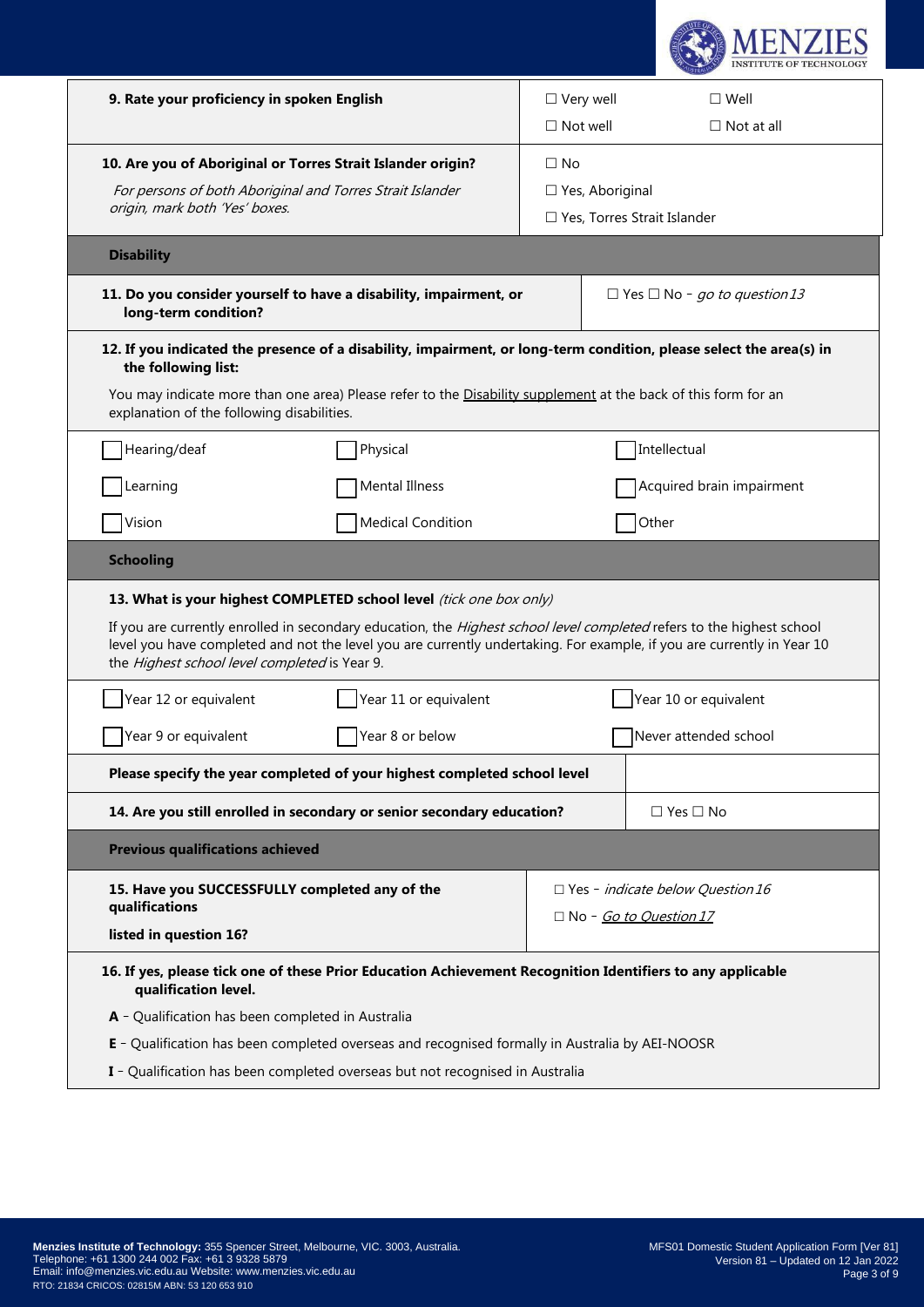

| Qualification                                                                                                                                                                                                                                                                                                                                        | A | E                                                                                          | II.                    | Qualification                         |                                | A | E | 1 |
|------------------------------------------------------------------------------------------------------------------------------------------------------------------------------------------------------------------------------------------------------------------------------------------------------------------------------------------------------|---|--------------------------------------------------------------------------------------------|------------------------|---------------------------------------|--------------------------------|---|---|---|
| Certificate I or Certificate II                                                                                                                                                                                                                                                                                                                      |   |                                                                                            |                        | Advanced Diploma/Associate Degree     |                                |   |   |   |
| Certificate III                                                                                                                                                                                                                                                                                                                                      |   |                                                                                            |                        | Bachelor's Degree                     |                                |   |   |   |
| Certificate IV                                                                                                                                                                                                                                                                                                                                       |   |                                                                                            |                        | Graduate Certificate/Graduate Diploma |                                |   |   |   |
| Diploma                                                                                                                                                                                                                                                                                                                                              |   |                                                                                            |                        | Master's degree or higher             |                                |   |   |   |
| <b>Employment</b>                                                                                                                                                                                                                                                                                                                                    |   |                                                                                            |                        |                                       |                                |   |   |   |
| 17. Of the following categories, which BEST describes your current employment status? (Tick one box only)<br>For casual, seasonal, contract and shift work, use the current number of hours worked per week to determine whether<br>full time (35 hours or more per week) or part-time employed (less than 35 hours per week).<br>Full-time employee |   |                                                                                            |                        | Part-time employee                    | Self-employed - not employing  |   |   |   |
|                                                                                                                                                                                                                                                                                                                                                      |   |                                                                                            |                        |                                       | others                         |   |   |   |
| - Self-employed[<br>employing others                                                                                                                                                                                                                                                                                                                 |   | Employed - unpaid worker<br>Unemployed - seeking full-time<br>in a family business<br>work |                        |                                       |                                |   |   |   |
| Unemployed - seeking<br>Not employed - not seeking<br>part-time work<br>employment                                                                                                                                                                                                                                                                   |   |                                                                                            |                        |                                       |                                |   |   |   |
| 18. If you are employed which of the following categories best describe your occupation? (Tick one box only)                                                                                                                                                                                                                                         |   |                                                                                            |                        |                                       |                                |   |   |   |
| $\Box$ Managers                                                                                                                                                                                                                                                                                                                                      |   |                                                                                            | Professionals          |                                       | Technicians and Trade Workers  |   |   |   |
| Community and Personal<br><b>Services</b>                                                                                                                                                                                                                                                                                                            |   | Workers                                                                                    |                        | Clerical and Administrative           | Sales Workers                  |   |   |   |
| Machinery Operators and<br><b>Drivers</b>                                                                                                                                                                                                                                                                                                            |   | $\Box$ Labourers                                                                           |                        |                                       | Other                          |   |   |   |
| 19. Which best describes the industry of your employment? (Tick one box only)                                                                                                                                                                                                                                                                        |   |                                                                                            |                        |                                       |                                |   |   |   |
| Agriculture, Forestry and<br>Fishing                                                                                                                                                                                                                                                                                                                 |   | $\sqrt{\frac{1}{1}}$ Mining                                                                |                        |                                       | Manufacturing                  |   |   |   |
| Electricity, Gas, Water and<br>Waste                                                                                                                                                                                                                                                                                                                 |   |                                                                                            | $\exists$ Construction |                                       | Wholesale Trade                |   |   |   |
| Retail Trade                                                                                                                                                                                                                                                                                                                                         |   | Warehousing                                                                                |                        | Transport, Postal and                 | Accommodation and Food         |   |   |   |
| Info Media and<br>Telecommunications                                                                                                                                                                                                                                                                                                                 |   |                                                                                            |                        | Financial and Insurance               | Rental, Hiring and Real Estate |   |   |   |
| Scientific and Technical                                                                                                                                                                                                                                                                                                                             |   |                                                                                            |                        | Administrative and Support            | Arts and Recreational          |   |   |   |
| Public Administration and<br>Safety                                                                                                                                                                                                                                                                                                                  |   |                                                                                            |                        | <b>Education and Training</b>         | Healthcare and Social          |   |   |   |
| Other (please specify)                                                                                                                                                                                                                                                                                                                               |   |                                                                                            |                        |                                       |                                |   |   |   |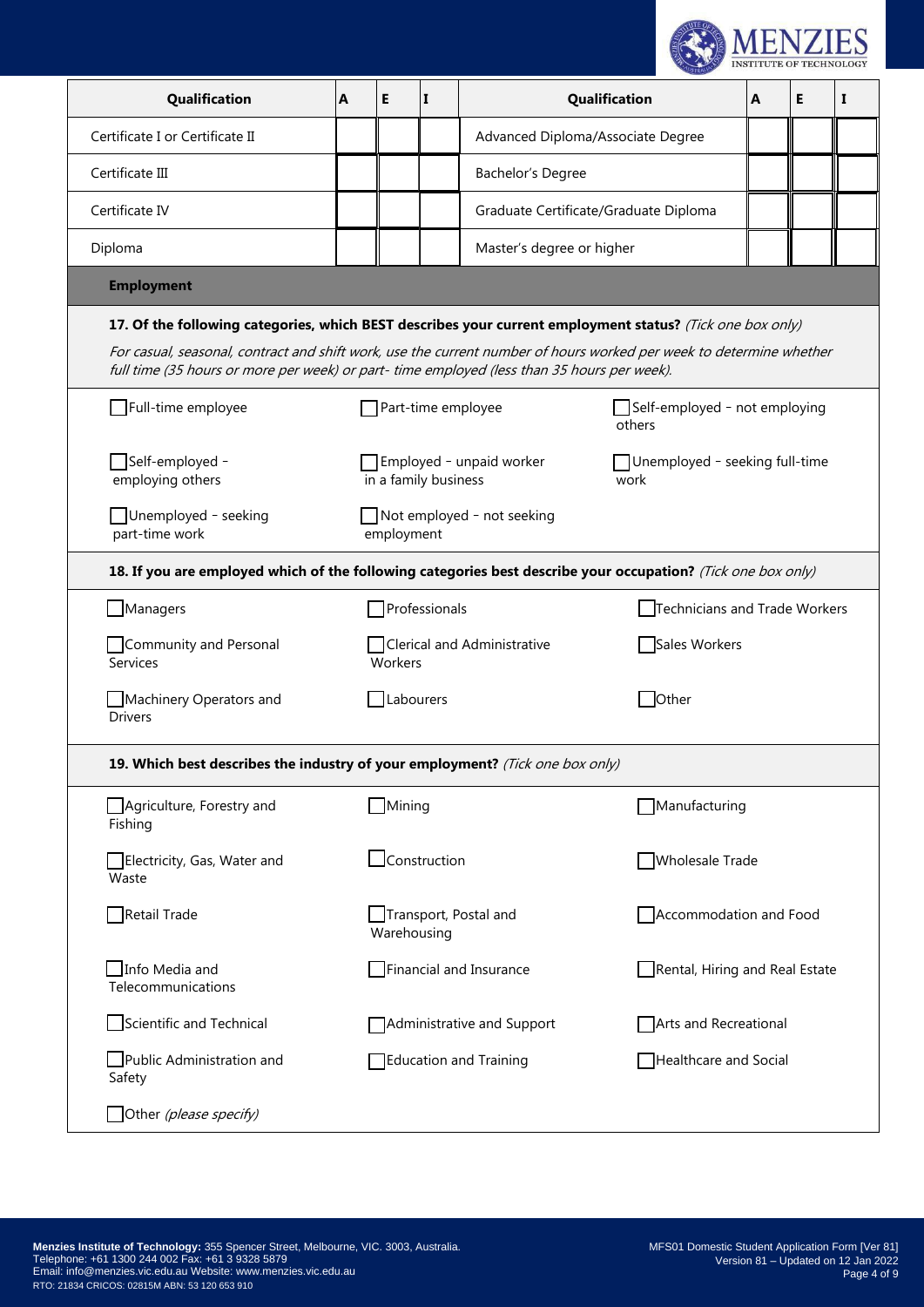

# **Study reason**

| 20. Of the following categories, select the one which BEST describes your main reason for undertaking this<br>course/traineeship/apprenticeship? (Tick one box only)                                                                                                                   |                                           |                                                                   |  |  |  |  |  |  |
|----------------------------------------------------------------------------------------------------------------------------------------------------------------------------------------------------------------------------------------------------------------------------------------|-------------------------------------------|-------------------------------------------------------------------|--|--|--|--|--|--|
| $\Box$ To get a job                                                                                                                                                                                                                                                                    | It was a requirement of my job            |                                                                   |  |  |  |  |  |  |
| To develop my existing business                                                                                                                                                                                                                                                        |                                           | I wanted extra skills for my job                                  |  |  |  |  |  |  |
| To start my own business                                                                                                                                                                                                                                                               | To get into another course of study       |                                                                   |  |  |  |  |  |  |
| To try for a different career                                                                                                                                                                                                                                                          | For personal interest or self-development |                                                                   |  |  |  |  |  |  |
| $\Box$ To get a better job or promotion                                                                                                                                                                                                                                                | Other reasons                             |                                                                   |  |  |  |  |  |  |
| Victorian Student Number To be completed by all Victorian students aged up to 24 years                                                                                                                                                                                                 |                                           |                                                                   |  |  |  |  |  |  |
| A Victorian Student Number (VSN) is allocated to all school and VET students up to 24 years of age upon their first<br>enrolment in a Victorian school from 2009 or their first enrolment in a VET training provider from 2011.                                                        |                                           |                                                                   |  |  |  |  |  |  |
| 21. Enter your Victorian Student Number<br>(VSN)                                                                                                                                                                                                                                       |                                           |                                                                   |  |  |  |  |  |  |
| 22. Have you attended any Victorian school since 2009 or done any training with a vocational education and<br>training (VET) registered training organisation or an Adult and Community Education provider in Victoria since<br>2011?                                                  |                                           |                                                                   |  |  |  |  |  |  |
| No - I have not attended a Victorian school since 2009 or a TAFE or other VET training provider since the beginning<br>of 2011.                                                                                                                                                        |                                           |                                                                   |  |  |  |  |  |  |
| Yes - I have attended a Victorian school<br>since 2009.                                                                                                                                                                                                                                | Most recent Victorian school attended:    |                                                                   |  |  |  |  |  |  |
| $\Box$ Yes - I have participated in training at a<br>List the most recent training organisations with which you have<br>TAFE or other training organisation since<br>participated in training in Victoria since 2011 (List up to 3 training<br>the beginning of 2011<br>organisations) |                                           |                                                                   |  |  |  |  |  |  |
|                                                                                                                                                                                                                                                                                        | 1.                                        |                                                                   |  |  |  |  |  |  |
|                                                                                                                                                                                                                                                                                        | 2.                                        |                                                                   |  |  |  |  |  |  |
|                                                                                                                                                                                                                                                                                        | 3.                                        |                                                                   |  |  |  |  |  |  |
| <b>Unique Student Identifier (USI)</b>                                                                                                                                                                                                                                                 |                                           |                                                                   |  |  |  |  |  |  |
| 23. Enter your unique student identifier (if you already have<br>one)                                                                                                                                                                                                                  |                                           |                                                                   |  |  |  |  |  |  |
| 24. If you do not have a USI, would you like us to apply for<br>a USI on your behalf?                                                                                                                                                                                                  |                                           | $\Box$ Yes - please refer to the Annexure section<br>$\square$ No |  |  |  |  |  |  |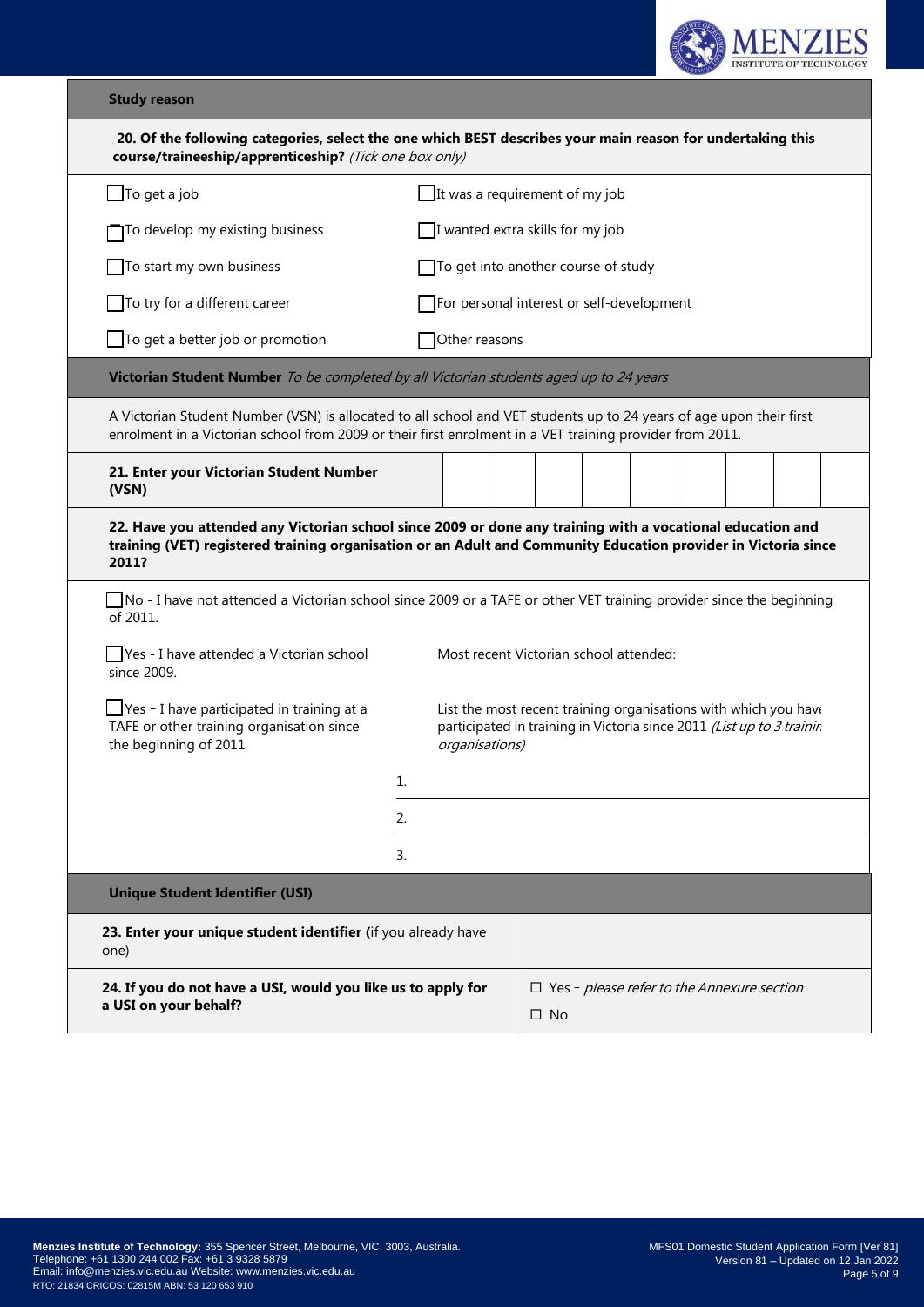

# **Next of kin/emergency contact**

| These are people that Menzies Institute of Technology may need to contact in an emergency during your participation in |
|------------------------------------------------------------------------------------------------------------------------|
| training. Please ensure that the people named are aware that they have been nominated as emergency contacts and        |
| agree to                                                                                                               |

their details being provided to Menzies Institute of Technology

| Name:                                                                                                                                                                                                                                                                                                                                                                        |  | Relationship to you: |  |  |  |  |  |
|------------------------------------------------------------------------------------------------------------------------------------------------------------------------------------------------------------------------------------------------------------------------------------------------------------------------------------------------------------------------------|--|----------------------|--|--|--|--|--|
| Address:                                                                                                                                                                                                                                                                                                                                                                     |  |                      |  |  |  |  |  |
| Home phone:                                                                                                                                                                                                                                                                                                                                                                  |  | Work:                |  |  |  |  |  |
| Mobile:                                                                                                                                                                                                                                                                                                                                                                      |  | Email:               |  |  |  |  |  |
| <b>Referral Contact Details</b>                                                                                                                                                                                                                                                                                                                                              |  |                      |  |  |  |  |  |
| Referee name:                                                                                                                                                                                                                                                                                                                                                                |  | Date of Birth:       |  |  |  |  |  |
| Contact<br>Number                                                                                                                                                                                                                                                                                                                                                            |  |                      |  |  |  |  |  |
| Menzies<br>student ID<br>(If known)                                                                                                                                                                                                                                                                                                                                          |  | Email:               |  |  |  |  |  |
| <b>Application Checklist</b><br>Provide a copy of the following documents with your application (you will need to bring the originals to your orientation<br>day for verification): Please tick those that you are providing.                                                                                                                                                |  |                      |  |  |  |  |  |
| Completed all sections of this application form<br>Identification Document (one or more of the documents to confirm Australian Citizenship/Residency)<br>Certified copies of your highest qualification<br>Any other documents to support your application<br>If applying for a USI additional copies of support documents as outlined in the USI section of the application |  |                      |  |  |  |  |  |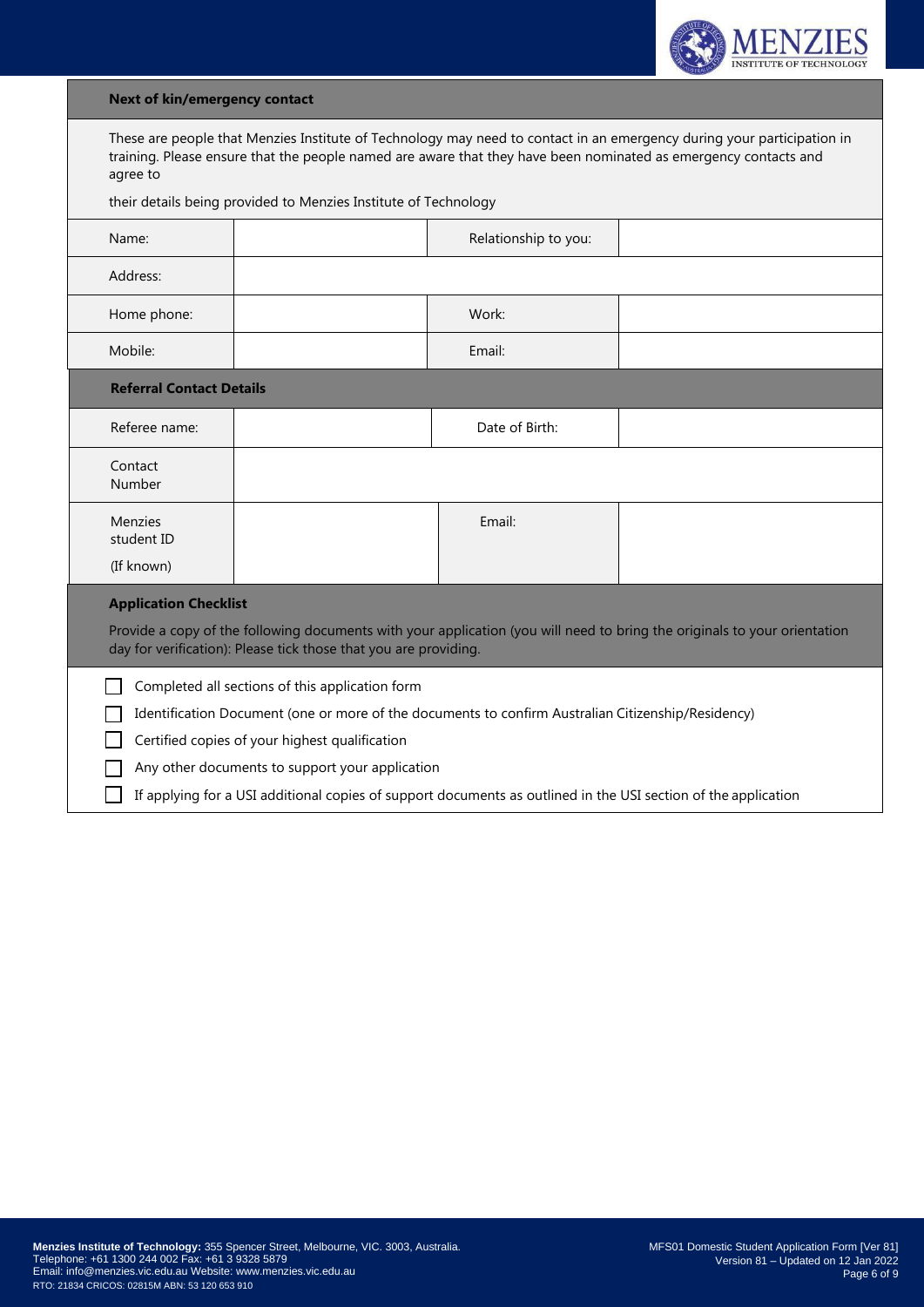

## **PRIVACY NOTICE**

Under the National Vocational Education and Training Regulator Act 2011, Menzies Institute of Technology is required to collect personal information about you and to disclose that personal information to the National Centre for Vocational Education Research Ltd (NCVER).

Your personal information (including the personal information contained on this enrolment form and your training activity data) may be used or disclosed by Menzies Institute of Technology for statistical, regulatory and research purposes. Menzies Institute of Technology may disclose your personal information for these purposes to third parties, including:

(a) the Department.

(b) another Commonwealth authority.

(c) a State or Territory authority (other than a registered training organisation) that deals with, or has responsibility for, matters relating to vocational education and training.

(d) a VET Regulator.

'The National Centre for Vocational Education Research may disclose information collected in accordance with the Data Provision Requirements, or any equivalent requirements in a non-referring State, to any of the following bodies for the purposes of that body:

Personal information disclosed to NCVER may be used or disclosed for the following purposes:

- Issuing a VET Statement of Attainment or VET Qualification and populating Authenticated VET Transcripts.
- facilitating statistics and research relating to education, including surveys.
- understanding how the VET market operates, for policy, workforce planning and consumer information; and
- administering VET, including program administration, regulation, monitoring and evaluation.

You may receive an NCVER student survey which may be administered by an NCVER employee, agent or third-party contractor. You may opt out of the survey at the time of being contacted. NCVER will collect, hold, use and disclose your personal information in accordance with the Privacy Act 1988 (Cth), the VET Data Policy and all NCVER policies and protocols (including those published on NCVER's website at https://www.ncver.edu.au/privacy)

| <b>Student Declaration and Consent</b> please tick all                                                                                                                                                                     |  |       |  |  |  |
|----------------------------------------------------------------------------------------------------------------------------------------------------------------------------------------------------------------------------|--|-------|--|--|--|
| I declare that the information I have provided to the best of my knowledge is true and correct.<br>I consent to the collection, use and disclosure of my personal information in accordance with the Privacy Notice above. |  |       |  |  |  |
| Student Signature:                                                                                                                                                                                                         |  | Date: |  |  |  |
| <b>Student Name:</b>                                                                                                                                                                                                       |  |       |  |  |  |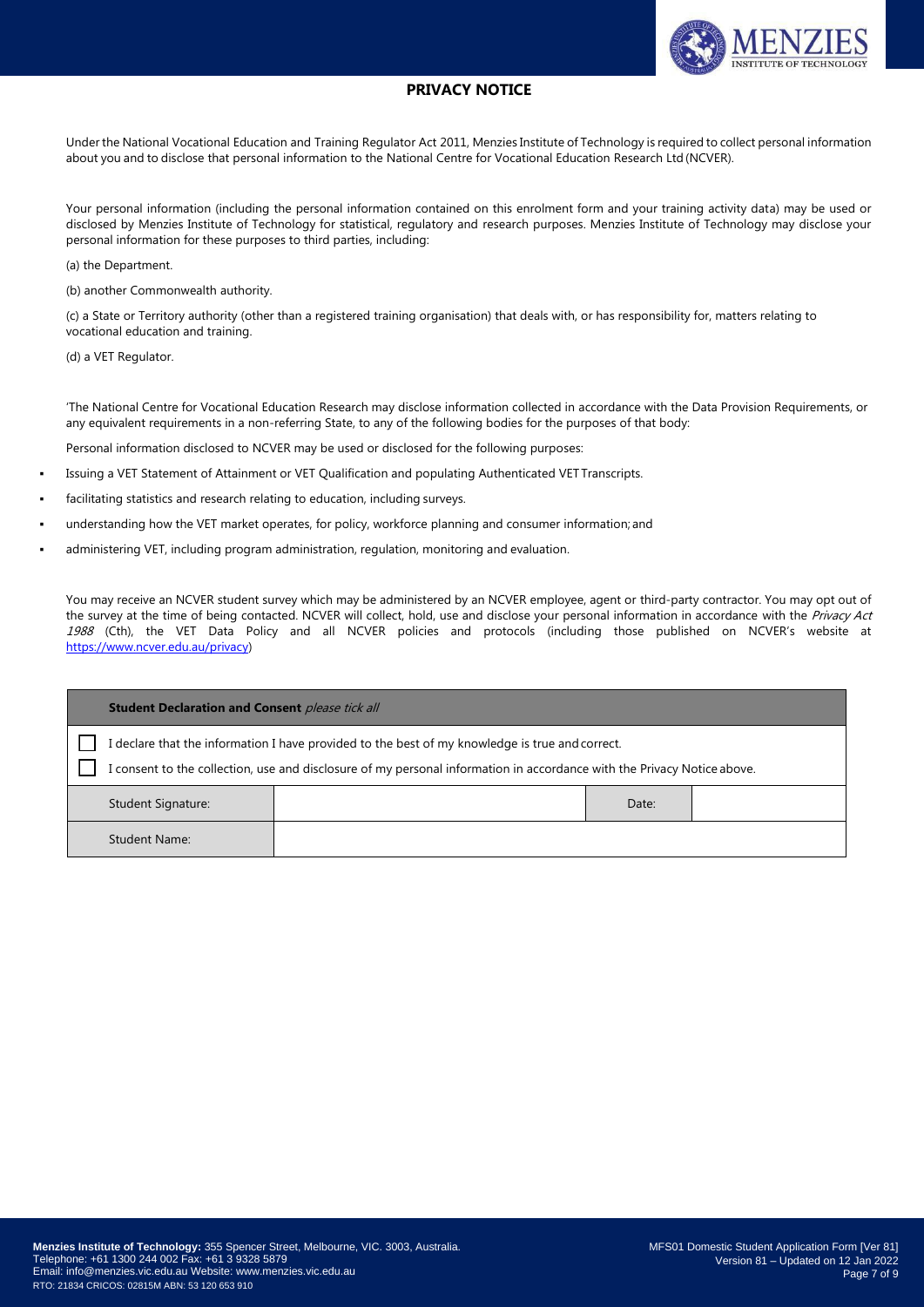## **DISABILITY SUPPLEMENT**



If you indicated the presence of a disability, impairment, or long-term condition, please select the area(s) in the following list: Disability in this context does not include short-term disabling health conditions such as a fractured leg, influenza, or corrected physical conditions such as impaired vision managed by wearing glasses or lenses.

#### **Hearing/deaf**

Hearing impairment is used to refer to a person who has an acquired mild, moderate, severe or profound hearing loss after learning to speak, communicates orally and maximises residual hearing with the assistance of amplification. A person who is deaf has a severe or profound hearing loss from, at, or near birth and mainly relies upon vision to communicate, whether through lip reading, gestures, cued speech, finger spelling and/or sign language.

#### **Physical**

A physical disability affects the mobility or dexterity of a person and may include a total or partial loss of a part of the body. A physical disability may have existed since birth or may be the result of an accident, illness, or injury suffered later in life, for example, amputation, arthritis, cerebral palsy, multiple sclerosis, muscular dystrophy, paraplegia, quadriplegia or post-polio syndrome.

#### **Intellectual**

In general, the term 'intellectual disability' is used to referto low general intellectual functioning and difficulties in adaptive behaviour, both of which conditions were manifested before the person reached the age of 18. It may result from infection before or after birth, trauma during birth, or illness.

#### **Learning**

A general term that refers to a heterogeneous group of disorders manifested by significant difficulties in the acquisition and use of listening, speaking, reading, writing, reasoning, or mathematical abilities. These disorders are intrinsic to the individual, presumed to be due to central nervous system dysfunction, and may occur across the life span. Problems in self- regulatory behaviours, social perception, and social interaction may exist with learning disabilities but do not by themselves constitute a learning disability.

## **Mental illness**

Mental illness refers to a cluster of psychological and physiological symptoms that cause a person suffering or distress and which represent a departure from a person's usual pattern and level of functioning.

#### **Acquired brain impairment**

Acquired brain impairment is injury to the brain that results in deterioration in cognitive, physical, emotional or independent functioning. Acquired brain impairment can occur as a result of trauma, hypoxia, infection, tumour, accidents, violence, substance abuse, degenerative neurological diseases or stroke. These impairments may be either temporary or permanent and cause partial or total disability or psychosocial maladjustment.

### **Vision**

This covers a partial loss of sight causing difficulties in seeing, up to and including blindness. This may be present from birth or acquired as a result of disease, illness or injury.

## **Medical condition**

Medical condition is a temporary or permanent condition that may be hereditary, genetically acquired or of unknown origin. The condition may not be obvious or readily identifiable yet may be mildly or severely debilitating and result in fluctuating levels of wellness and sickness, and/or periods of hospitalisation; for example, HIV/AIDS, cancer, chronic fatigue syndrome, Crohn's disease, cystic fibrosis, asthma or diabetes.

#### **Other**

A disability, impairment or long-term condition which is not suitably described by one or several disability types in combination. Autism spectrum disorders are reported under this category.